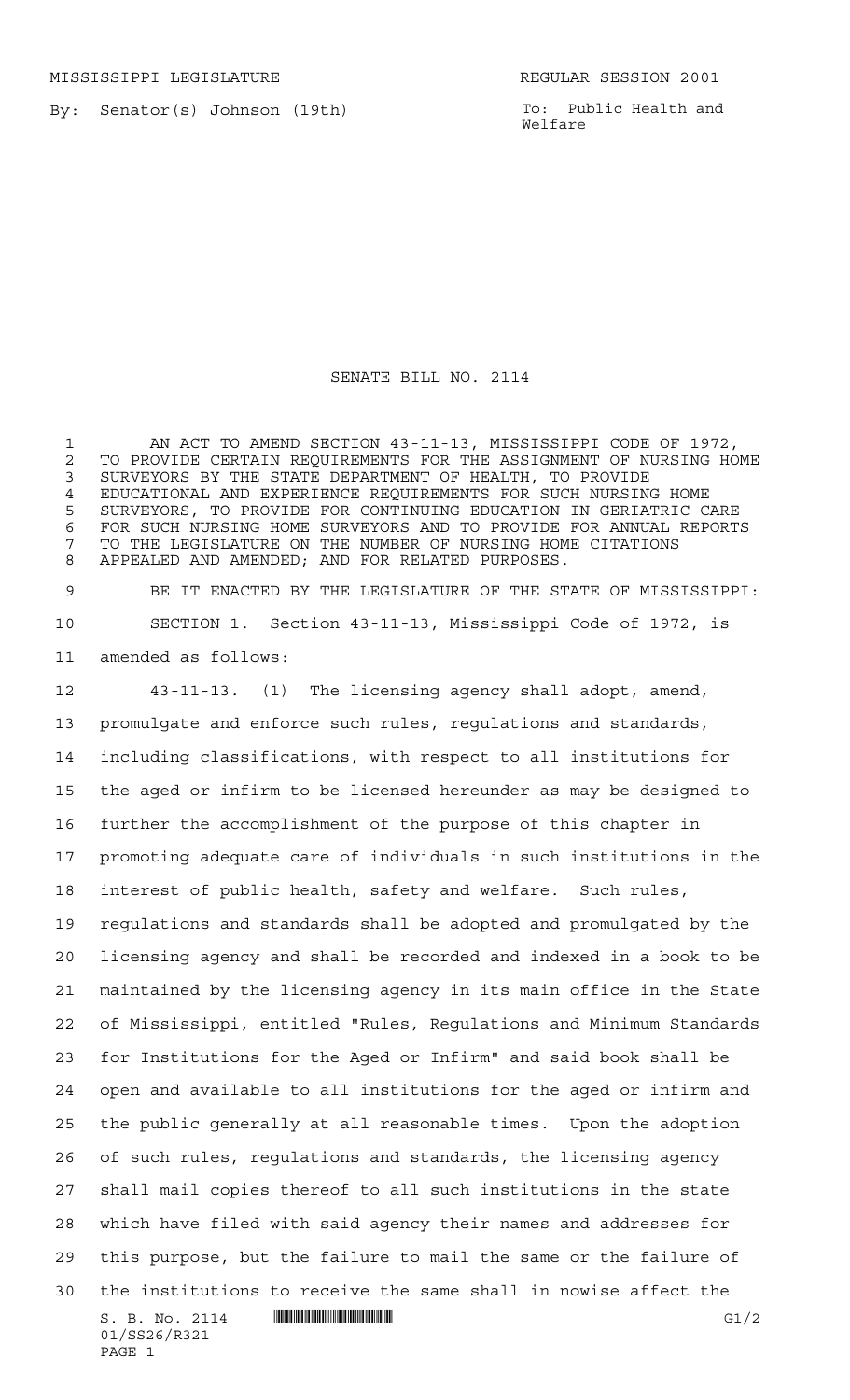validity thereof. Said rules, regulations and standards may be amended by the licensing agency from time to time as necessary to promote the health, safety and welfare of persons living in said institutions.

 (2) The licensee shall keep posted in a conspicuous place on the licensed premises all current rules, regulations and minimum standards applicable to fire protection measures as adopted by the licensing agency. The licensee shall furnish to the licensing agency at least once each six (6) months a certificate of approval and inspection by state or local fire authorities. Failure to comply with state laws and/or municipal ordinances and current rules, regulations and minimum standards as adopted by the licensing agency, relative to fire prevention measures, shall be prima facie evidence for revocation of license.

 (3) The State Board of Health shall promulgate rules and regulations restricting the storage, quantity and classes of drugs allowed in personal care homes. Residents requiring administration of Schedule II Narcotics as defined in the Uniform Controlled Substances Law may be admitted to a personal care home. Schedule drugs may only be allowed in a personal care home if they are administered or stored utilizing proper procedures under the direct supervision of a licensed physician or nurse.

 (4) Beginning July 1, 2001, the licensing agency shall provide that each newly hired nursing home surveyor, as part of his basic training, is assigned full time to a licensed

institution for the aged or infirm, for at least ten (10) days

within a fourteen-day period to observe actual operation outside

of the survey process before the trainee begins oversight

responsibilities. A member of a survey team shall not be employed

by a licensed institution for the aged or infirm or a nursing home

management company doing business in this state at the time of

conducting a survey required under this section, and the licensing

agency shall not assign an individual to be a member of a survey

 $S. B. No. 2114$  . Will constrain the set of  $S. B. N_O. 2114$ 01/SS26/R321 PAGE 2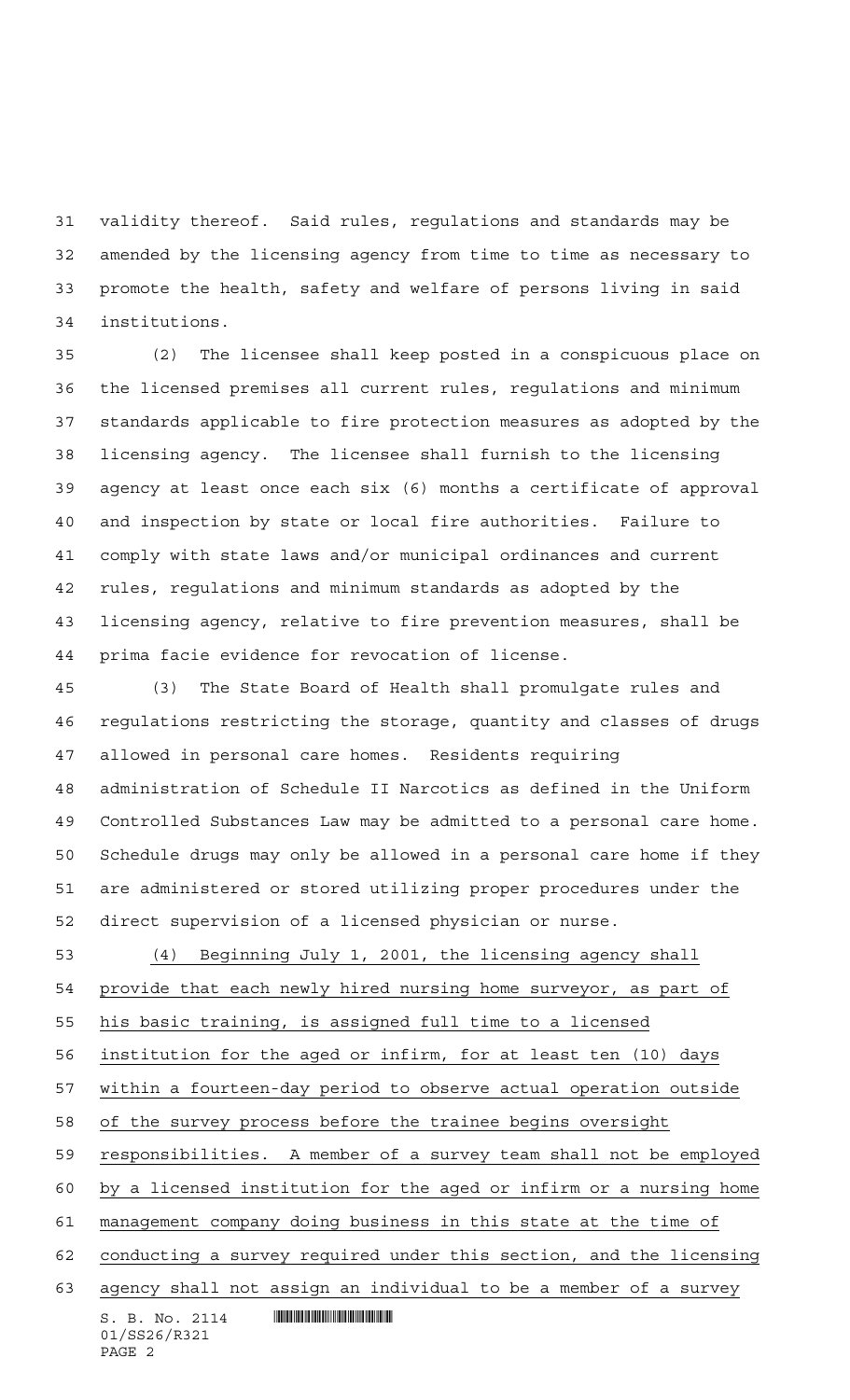$S. B. No. 2114$  . Will constrain the set of  $S. B. N_O. 2114$  team for the purposes of a survey, evaluation or consultation visit at an institution for the aged or infirm in which he or she was an employee within the preceding five (5) years. The licensing agency shall semiannually provide for joint training with nursing home surveyors and providers on at least one (1) of the ten (10) most frequently issued federal citations in this state during the past calendar year. The licensing agency shall develop a protocol for the review of citation patterns compared to regional outcomes and standards and complaints regarding the nursing home survey process. Each member of a nursing home survey team who is a health professional licensee shall earn at least fifty percent (50%) of his required continuing education credits, if any, in geriatric care, and if the individual is a licensed pharmacist, he shall earn not less than thirty percent (30%) of his required continuing education credits in geriatric care. The licensing agency shall report to the Appropriation and Public Health and Welfare Committees of each house of the Legislature on or before December 1 of each year on the initial and follow-up surveys conducted on all institutions for the aged or infirm in this state. The report shall include all of the following information: (a) the number of surveys conducted; (b) the number requiring follow-up surveys; (c) the number referred for remediation; (d) the number of citations per nursing home; (e) the number of night and weekend complaints filed; (f) the number of night and weekend responses to complaints conducted by the licensing agency; (g) the average length of time for the licensing agency to respond to a complaint filed against a nursing home; (h) the number and percentage of citations appealed; and (i) the number and percentage of citations overturned or modified, or both. The licensing agency in consultation with nursing home provider groups, the American Medical Directors Association, the state long-term care ombudsman, and the federal Health Care Finance Administration shall clarify the following terms as those

01/SS26/R321 PAGE 3